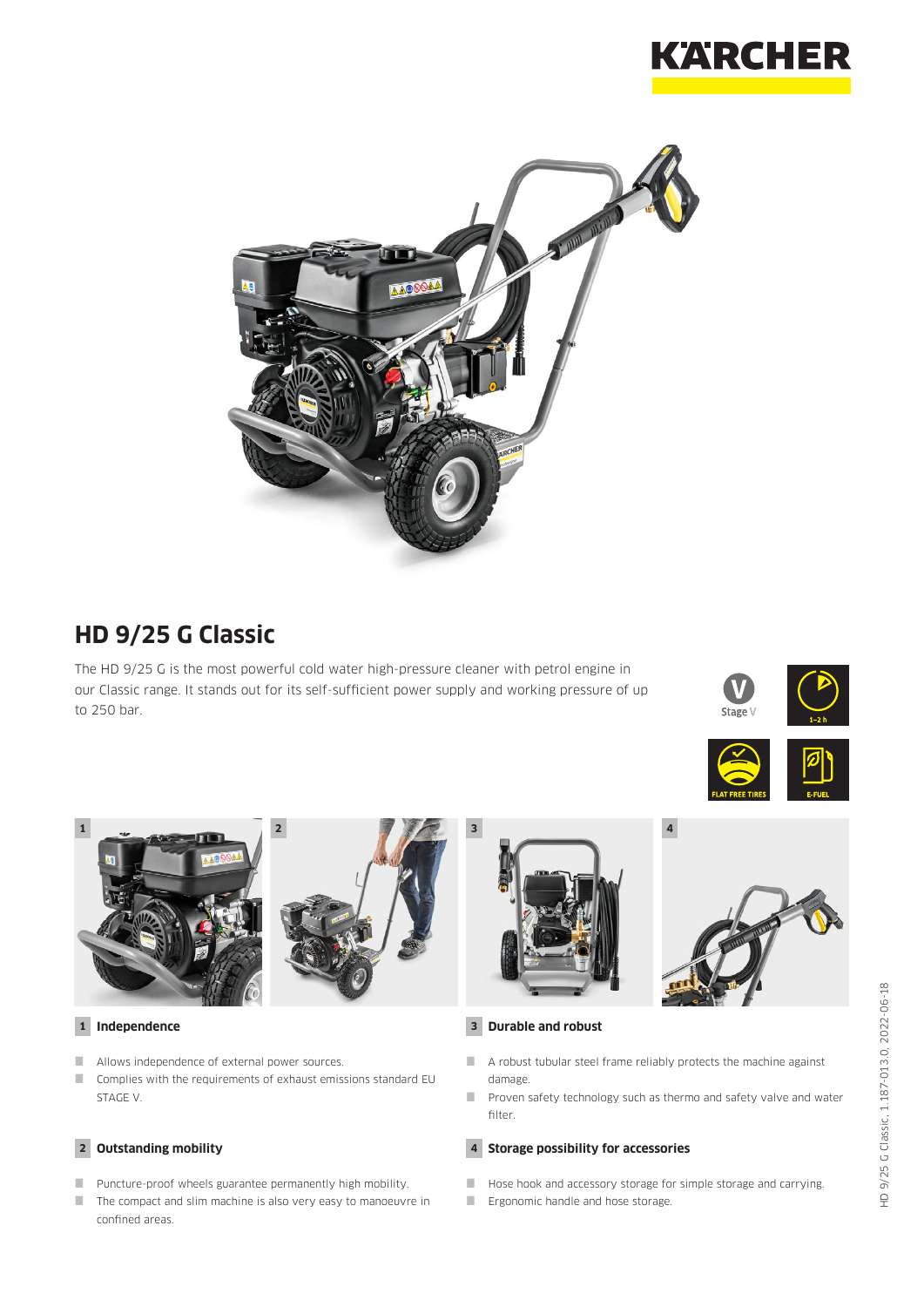# TECHNICAL DATA AND EQUIPMENT

## **KARCHER**



### **HD 9/25 G Classic**

Independent high-pressure cleaning irrespective of external power

- sources Robust crankshaft pump with ceramic pistons
- Compact, light and very mobile

| <b>Technical data</b>                |           |                             |
|--------------------------------------|-----------|-----------------------------|
| Order no.                            |           | 1.187-013.0                 |
| <b>EAN code</b>                      |           | 4054278731834               |
| <b>Working pressure</b>              | bar / MPa | 250/25                      |
| Max. pressure                        | bar / MPa | 300 / 30                    |
| <b>Flow rate</b>                     | I/h       | 900                         |
| Drive type                           |           | Petrol                      |
| Motor type                           |           | G390FA                      |
| <b>Engine rating</b>                 | kW / hp   | 8.5 / 11.4                  |
| Number of simultaneous users         |           | $\mathbf{1}$                |
| Portability                          |           | High                        |
| Weight                               | kg        | 56.76                       |
| Dimensions (L x W x H)               | mm        | $878 \times 538 \times 702$ |
|                                      |           |                             |
| Equipment                            |           |                             |
| Spray gun                            |           | Standard                    |
| High-pressure hose                   | m         | 10                          |
| Spray lance                          | mm        | 850                         |
| Cage protective frame                |           | П                           |
| Anti-twist system                    |           | $\overline{\phantom{a}}$    |
| <b>Electro start</b>                 |           | $\overline{\phantom{a}}$    |
| Crankshaft pump with ceramic pistons |           | п                           |
| <b>Water filter</b>                  |           | П                           |
| Servo control                        |           | $\overline{\phantom{a}}$    |
| Included in the scope of supply.     |           |                             |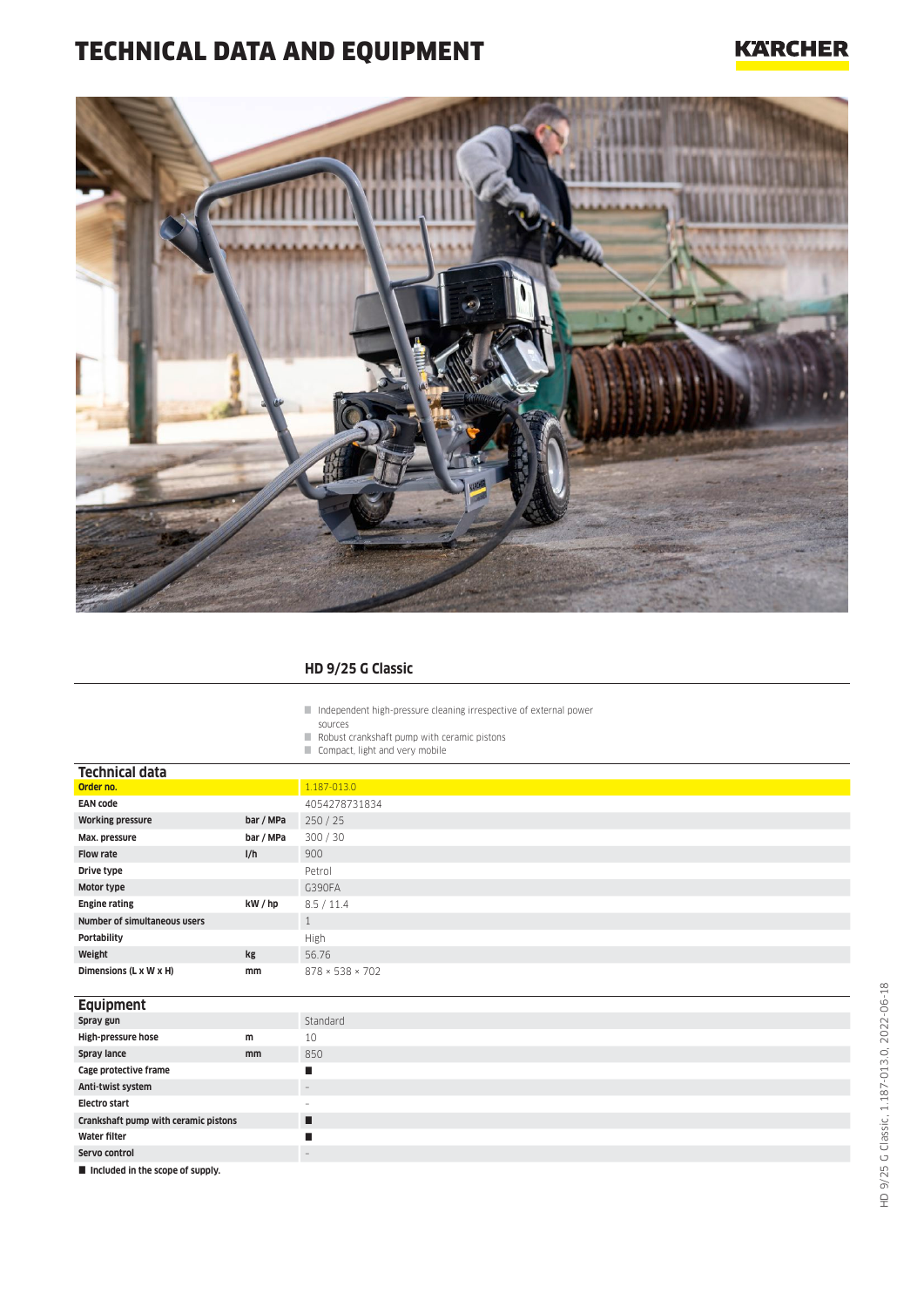# HD 9/25 G CLASSIC 1.187-013.0



|                      |  | Order no.       | <b>Flow rate</b> |  |  |  | Price | <b>Description</b>                                                                                          |  |
|----------------------|--|-----------------|------------------|--|--|--|-------|-------------------------------------------------------------------------------------------------------------|--|
| Spray guns           |  |                 |                  |  |  |  |       |                                                                                                             |  |
| Standard trigger gun |  | $1$ 9.751-139.0 |                  |  |  |  |       | High-pressure gun for machines of the HD Classic range.<br>With adapter for high-pressure hoses M 22 x 1.5. |  |

Included in the scope of supply.  $\Box$  Available accessories.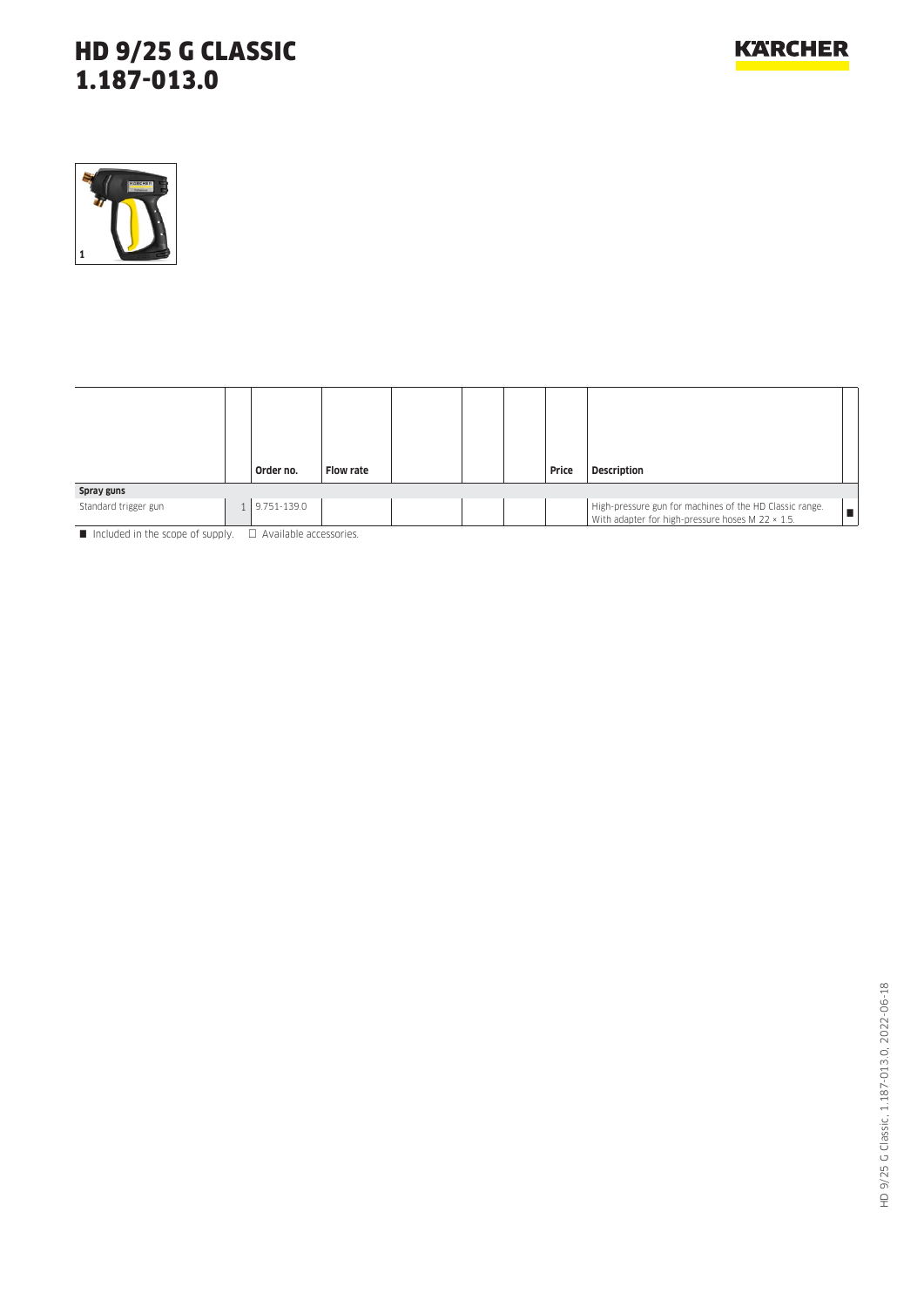# HD 9/25 G CLASSIC 1.187-013.0

| $1 - 2$ |  |
|---------|--|

|                    |  | Order no.       | Max. working<br>pressure | Length |  |  | Price | <b>Description</b>                                                                                                                                  |  |
|--------------------|--|-----------------|--------------------------|--------|--|--|-------|-----------------------------------------------------------------------------------------------------------------------------------------------------|--|
| Spray lance        |  |                 |                          |        |  |  |       |                                                                                                                                                     |  |
| Spray lance 850 mm |  | 1 9.751-146.0   |                          |        |  |  |       | Galvanised spray lance with manual screw fitting for<br>high-pressure cleaners in the Classic range from Kärcher.<br>Not rotatable. Length: 850 mm. |  |
| 600 mm spray lance |  | $9.751 - 140.0$ |                          |        |  |  |       | 600 mm long, zinc coated spray lance with hand screw<br>connection. Not rotatable.                                                                  |  |

 $\blacksquare$  Included in the scope of supply.  $\Box$  Available accessories.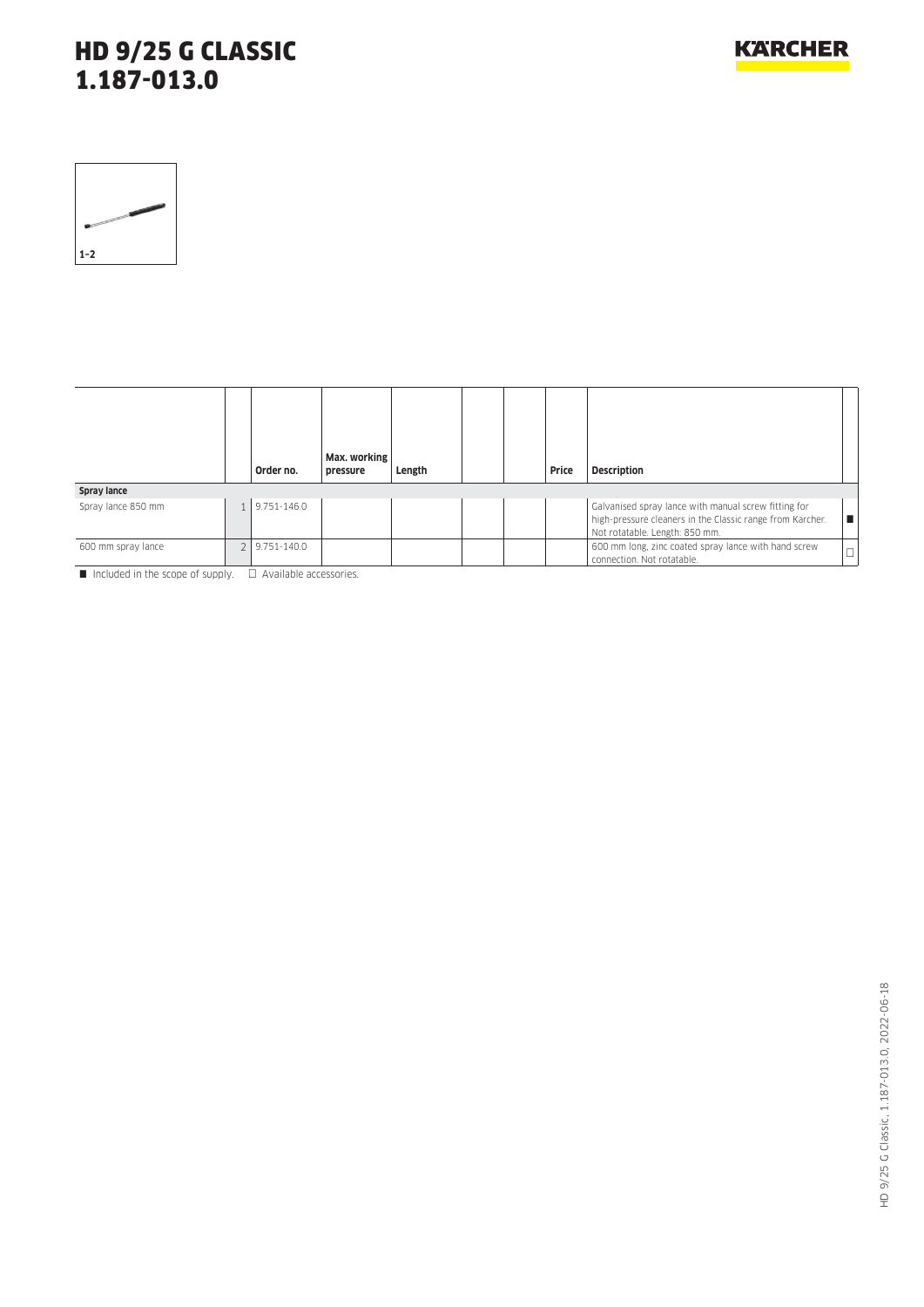# HD 9/25 G CLASSIC 1.187-013.0



|                                                                                                                       |   | Order no.   | Nozzle size |  |  |  | Price | <b>Description</b>                                                   |  |
|-----------------------------------------------------------------------------------------------------------------------|---|-------------|-------------|--|--|--|-------|----------------------------------------------------------------------|--|
| Power nozzle spray angle 25°                                                                                          |   |             |             |  |  |  |       |                                                                      |  |
| Power nozzle                                                                                                          | 1 | 2.883-829.0 | 43          |  |  |  |       | Fan jet nozzle with 25° spray angle, suitable for large areas $\Box$ |  |
| <b>Manufacturers</b> of the algorithm and contract of contract of the Contract Contract of Contract of Contract of Co |   |             |             |  |  |  |       |                                                                      |  |

Included in the scope of supply.  $\Box$  Available accessories.